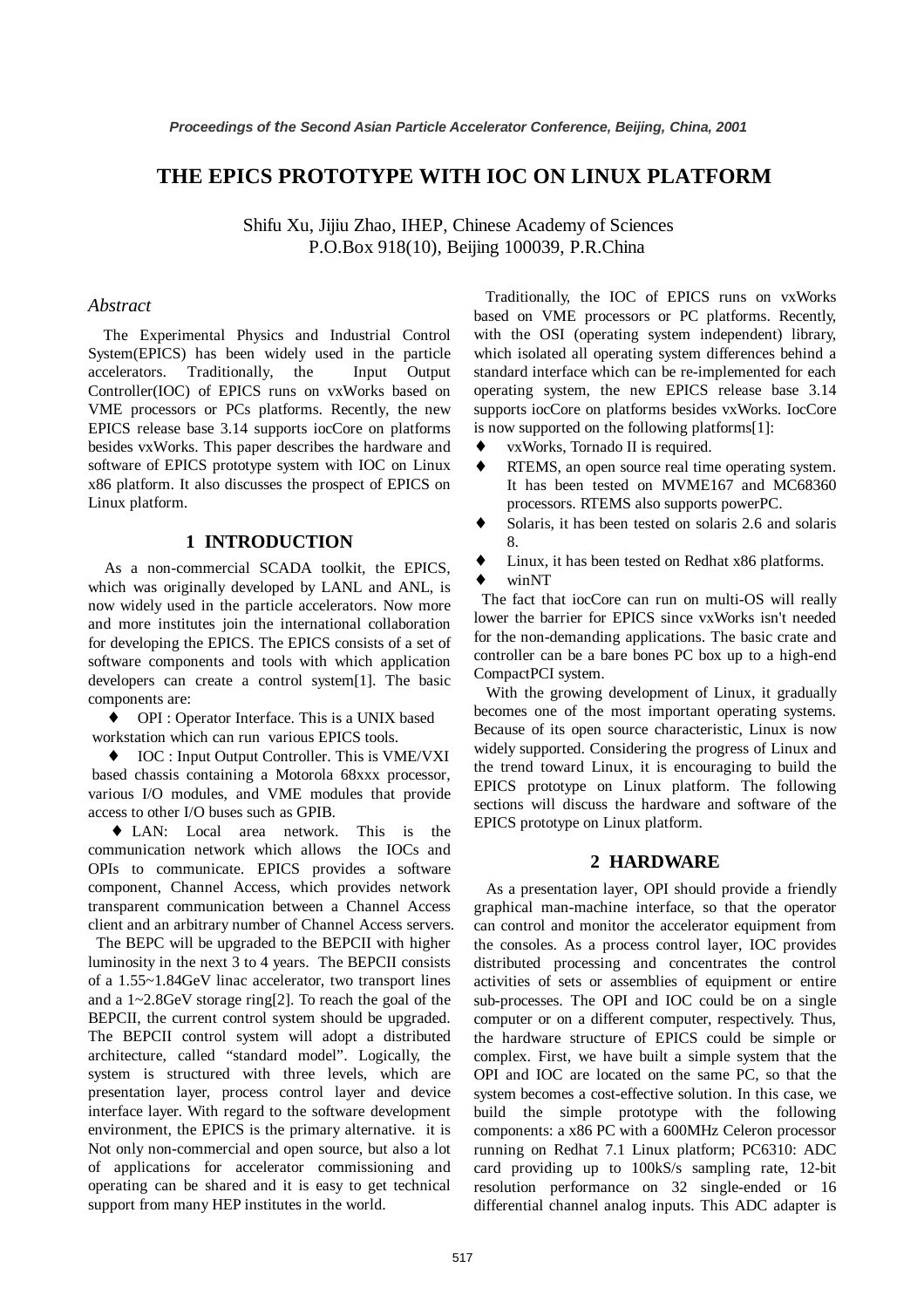used to test some of EPICS functions.

Some tests have been done when OPI and IOC are located on the different machines and EPICS system also works well.

## **3 SOFTWARE**

The lastest EPICS release 3.14 is the first release that supports iocCore on non vxWorks. The iocCore has made a lot of changes compared with the previous ones. One of the important changes is adding OS independent layer to support port of IOC core. The port is based on the following assumptions[3]: All hardware support will be built separately. Thus it does not need to be ported. IocCore requires a multithreaded environment.

Some vxWorks proprietary and EPICS-related libraries are replaced by OSI libraries. The software architecture of EPICS based on Linux platform is showed as Fig1:

#### *3.1 system software*

Presently Redhat Linux 7.1 is adopted as the prototype platform. It is standard Linux providing soft real time only. It may mostly work well and it may be supposed to work in non time-critical circumstances. Development teams all over the world are making some modifications to the Linux kernel in order to provide a hard real time operating system. To the present time, there are already several hard real-time Linux coming forth. The comparison of these Linux is beyond the scope of this paper. One of them will be opted for as the OS platform to evaluate the EPICS. It's hoped that the EPICS could work well on hard real time Linux.

#### *3.2 EPICS-related software*

#### *3.2.1 Database record*

In the current prototype, several conventional EPICS records are used to access the ADC card. They are ai and calc records. The ADC device support routine is developed to support ai record support routine . In the next prototype, several profibus-related records and relevant device support and device driver support routines will be developed.

#### *3.2.2 OPI tools*

DM2K is chosen to be graphical human machine interface and it's very popularly used in EPICS community and allows one to create powerful console applications with minimum efforts. It is available under Unix, Linux and Windows NT. It is tried under Linux and Unix, and it works well. It will be tried under Windows 98/NT. Other tools such as ALH, SNL, AR are to be evaluated too in the near future.

A few console DM2K-based applications were designed. All the information about the application screen and connections to IOCs is stored in the description file .adl. One file testADC.adl is designed to test ADC card. Another file testADC\_DAC.adl is designed to simulate ADC and DAC function. These files can be used on different platforms without any changes.

The example screen of testADC\_DAC.adl under Linux is presented as Fig2:



Fig.1: Software architecture of EPICS on Linux